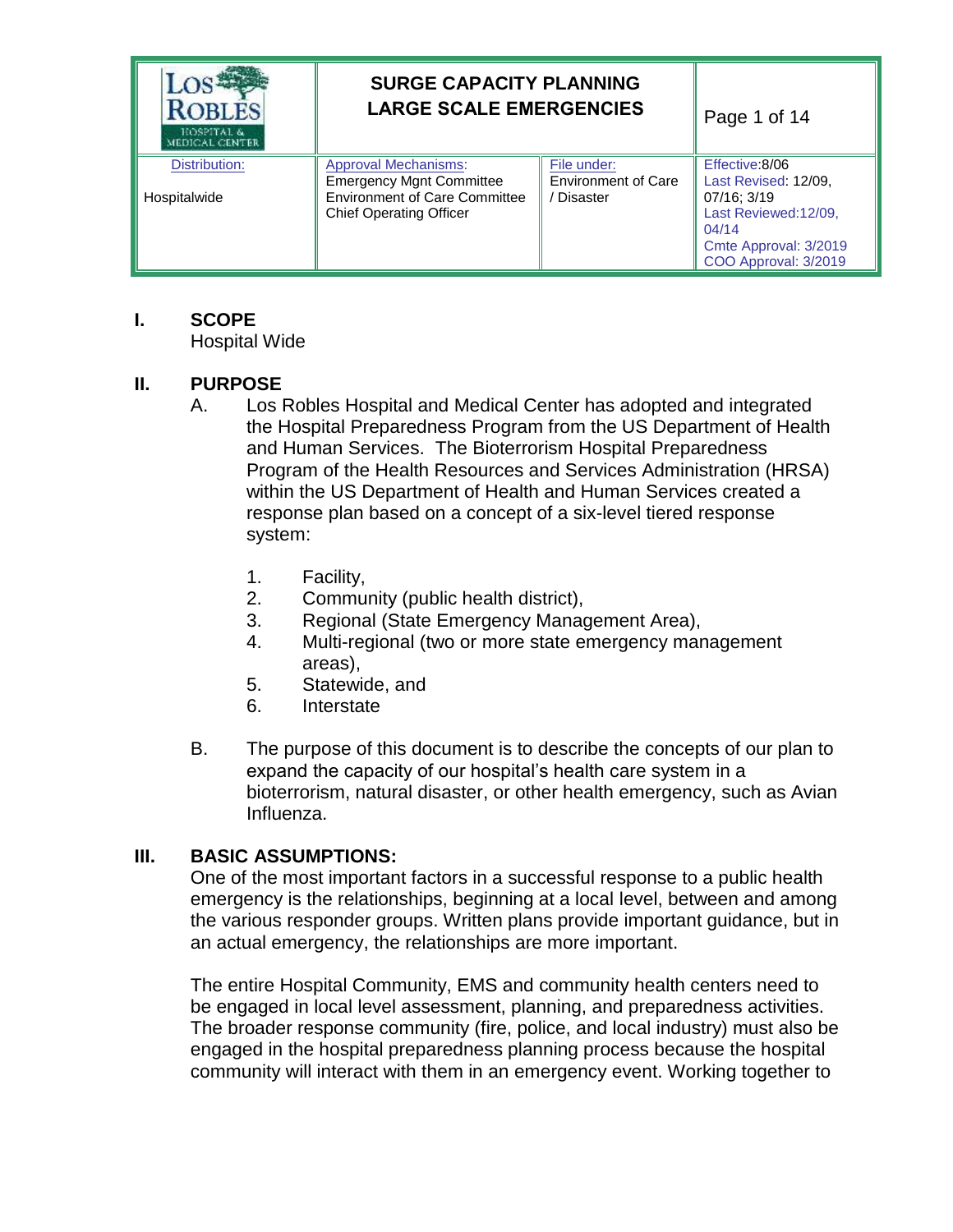plan the community's emergency response helps to build essential relationships, and a more effective response.

The state's role in emergency response planning is to provide guidance to ensure consistency, coordination, and interoperability. In a large-scale event requiring mobilization of resources from one area of the state to another, systems and procedures should function seamlessly. The concept of a sixtiered response system, together with the assumptions listed above, led to a process for improving the state's preparedness in which the emphasis has been on hospital community organizations (HCOs) and public health staff working together, within a framework provided by the state Division of Public Health. We began with a Bioterrorism Preparedness Self-Assessment by the hospital community organizations. Data from this assessment was used to identify the preparedness areas most in need of improvement. These areas were addressed in the first two planning and procurement phases.

## **SURGE CAPACITY PLANNING AREAS:**

Based upon the effect of a large scale emergency, alternative triage and care sites may be established. Potential alternative triage sites include, but are not limited to the parking structure, the remote parking lot, the Los Robles Surgicenter, or other locations at the direction of the County. Alternate care sites include those under the direction of the Los Robles TOSH and Rehab campuses, and designated Acute Care Centers, as defined on pages 3 & 4.

We define four planning areas, based on the resources that will need to be deployed to respond to an event. The first three of these planning areas are internal to Los Robles. The fourth planning area comprises temporary facilities that will be jointly run by our hospital and public health using the Modular Emergency Medical System (MEMS). Transportation surge capacity planning becomes increasingly important with larger numbers of casualties Baseline hospital bed capacity is inpatient beds, routinely equipped and staffed. These beds are considered part of baseline capacity, or Current Daily Staffed Bed Capacity in HRSA terminology. For purposes of developing a Surge Capacity Plan, we will assume these beds are full. (For descriptions of potential Surge Events, such as Bioterrorism attack, contagious biological outbreak, trauma event, chemical release or dirty bomb, refer to Table 1)

## Internal Surge Capacity Planning Area 1 (ISC1)

These are inpatient beds that are equipped, but ARE NOT routinely staffed. These beds should be the quickest and easiest to activate in an emergency, requiring only that personnel be called in to staff them. In most cases, we should be able to staff these beds within 24 hours in an emergency. Our disaster triage procedures will activate these beds. Supply and pharmaceutical caches may need to be accessed. Depending on the type of event, community outreach and home care may also be implemented.

Internal Surge Capacity Planning Area 2 (ISC2)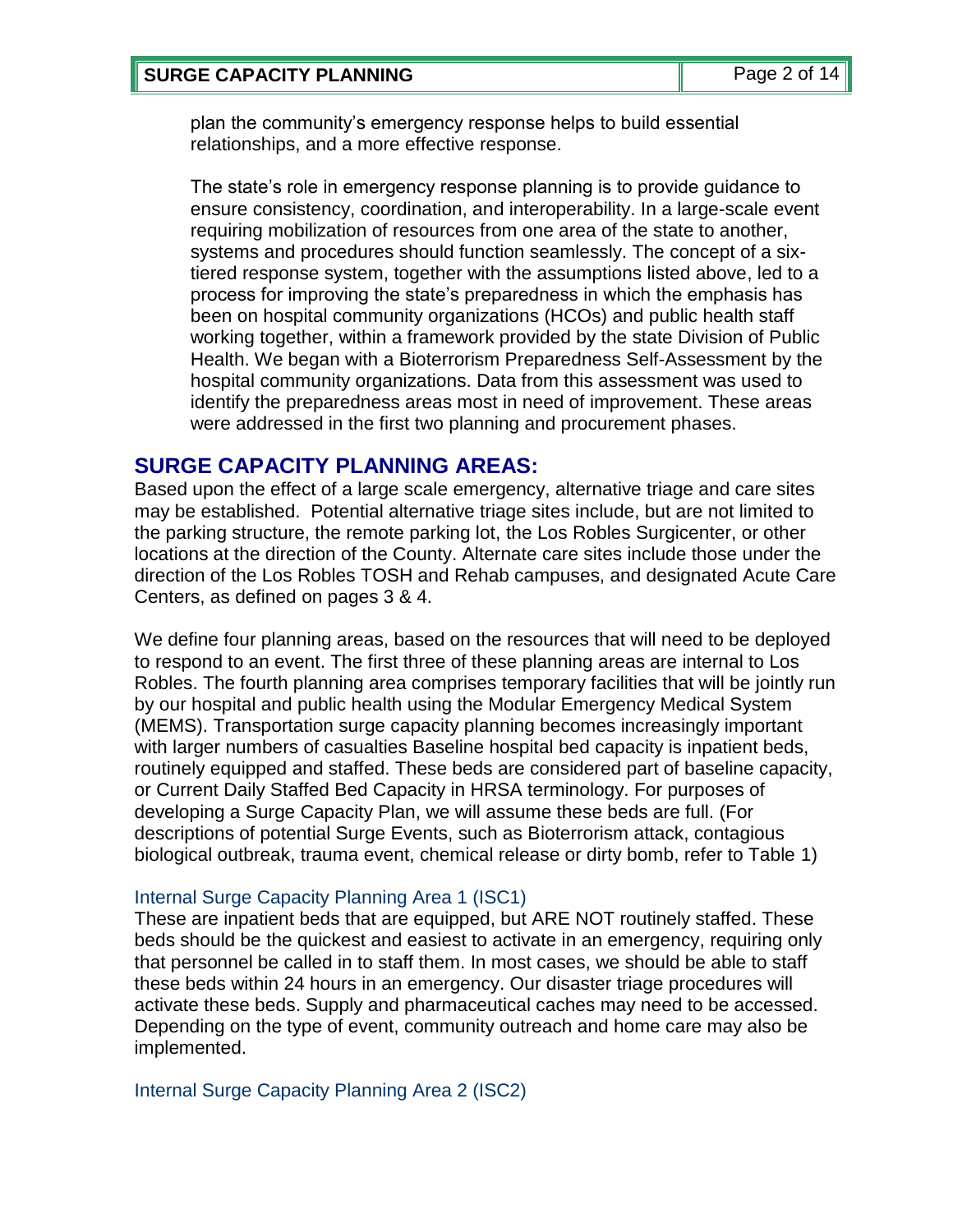## **SURGE CAPACITY PLANNING** Page 3 of 14

These are day treatment beds in special units located at the Main and TOSH campuses such as Post Anesthesia Care Units (PACU), Outpatient Surgical Unit (OPSU), Special Procedures, Cardiac Cath Lab, Cardiovascular Observation Unit (CVOU), etc. These beds are relatively easy to activate in an emergency. They are already equipped, and staffing ratios on these units generally exceed that of med/surg units. Use the disaster triage procedure to activate this surge capacity. Pharmaceutical caches may need to be accessed. Depending on the type of event, community outreach and home care may be also be implemented. Implementing this level of surge capacity may require waiver of some regulations by Department of Health Services (DHS), or other government agencies

## Internal Surge Capacity Planning Area 3 (ISC3)

This involves placing beds, stretchers, or cots in hallways, classrooms, or other nonpatient care areas. Implementing this surge capacity may require caches of equipment, supplies, and pharmaceuticals, depending on the size of the facility. Staffing for these beds will depend on their location. Care of the patients in beds in hallways will likely be absorbed by the staff on those units. Staffing beds placed in classrooms, auditoriums, or other non-patient care areas may require the use of alert systems and other emergency staffing procedures, depending on the number of beds being activated. Mass casualty triage procedures may be required when this level of surge capacity is needed. Community outreach and home care will be implemented. Implementing this level of surge capacity may require waiver of some regulations by Department of Health Services (DHS), Office of Regulatory Services (ORS) or other government agencies.

## Mass Care Planning - Modular Emergency Medical System (MEMS)

For surge capacity beyond what can be provided within our hospital facility using the above resources, two types of temporary facilities will be activated, following the Modular Emergency Medical System (MEMS).

## The Acute Care Center (ACC**)**

This is designed to treat patients who need inpatient treatment but do not require mechanical ventilation, and those who are likely to die from an illness. Patients who require advanced life support (ACLS) such as provided by intensive or critical care units will receive priority for hospital admission rather than admission to the ACC. For some types of biological agents, community outreach and home care will be extremely important at this level. This facility would be under the direction of Ventura County Public Health and/or volunteers from the community

## **SURGE CAPACITY PERSONNEL PLANNING:**

Finding adequate numbers of trained personnel will be a challenge of increasingly complex dimensions as the size of the event and the amount of surge capacity required increases. As noted above, we can manage a minor increase in staffing in an emergency. But no community will be able to deploy the numbers of additional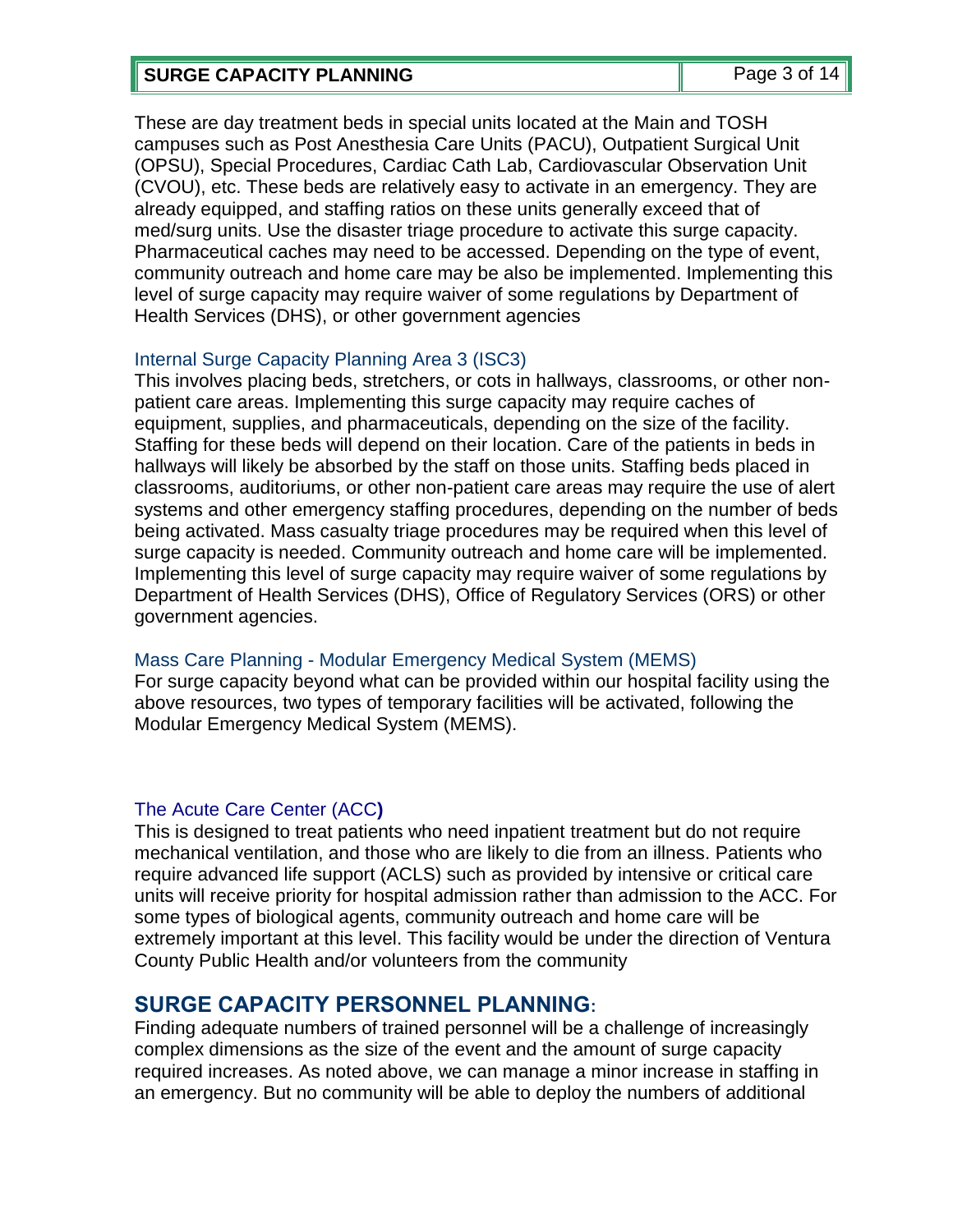## **SURGE CAPACITY PLANNING** Page 4 of 14

personnel required in an event of significant size. We have systems in place to process and assign additional personnel from other areas of the state or country that will be deployed by systems now under development by the state and federal governments. Planning areas address these needs. (For descriptions of Surge Capacity Staffing See Page 9)

Personnel Surge Capacity Planning Area PSC1: Staff Recall includes systems to alert your off-duty staff that there is an emergency and they are being asked to report back to work. The tool for this planning area identifies who can activate staff recall systems, what transportation will be provided for returning employees if normal modes of transportation are affected by the event, and what areas of the hospital are designated as rest areas for off-duty staff.

Personnel Surge Capacity Planning Area PSC2- Reassignment of Staff, you will identify, by title, the number of personnel normally working in administrative or elective care areas who can be reassigned to patient care in an emergency

Personnel Surge Capacity Planning Area PSC3- Mutual Assistance This tool documents the emergency contacts for Ventura County Public Health office, and all organizations with whom we have individual arrangements for emergency staffing assistance.

Personnel Surge Capacity Planning Area PSC4- Care of Family Members In this planning area you will document where you will house family members of staff when the nature of the emergency makes it prudent to provide such facilities. This worksheet also indicates who can activate your protocols for care of family members, and who is responsible for their set-up and operation.

Personnel Surge Capacity Planning Area PSC5- Prophylaxis of Staff and Families In a contagious event, prophylaxis should be offered to staff and their families. This planning area documents who has authority to activate prophylaxis, who will be responsible for its distribution, where the cache of pharmaceuticals is stored, and where the policy and procedure covering Prophylaxis of Staff and Families can be found. Equipment, Supplies, and Pharmaceutical Caches Detailed cache requirements are being developed for each of the Surge Capacity Planning Areas, based on the following table:

- Surge Level
- **Equipment cache**
- Supply cache
- Pharmaceutical Cache

| <b>Surge Level</b>                | <b>Equipment</b><br><b>Cache</b> | <b>Supply</b><br><b>Cache</b> | <b>Pharmaceutical</b><br><b>Cache</b> |
|-----------------------------------|----------------------------------|-------------------------------|---------------------------------------|
| ISC1 – Beds not routinely staffed | No                               | Yes                           | <b>NO</b>                             |
| ISC2- Day treatment beds          | <b>No</b>                        | No                            | Yes                                   |
| ISC3- Hallways, classrooms, etc   | Yes                              | Yes                           | Yes                                   |
| MEMS - and ACC                    | Yes                              | Yes                           | Yes                                   |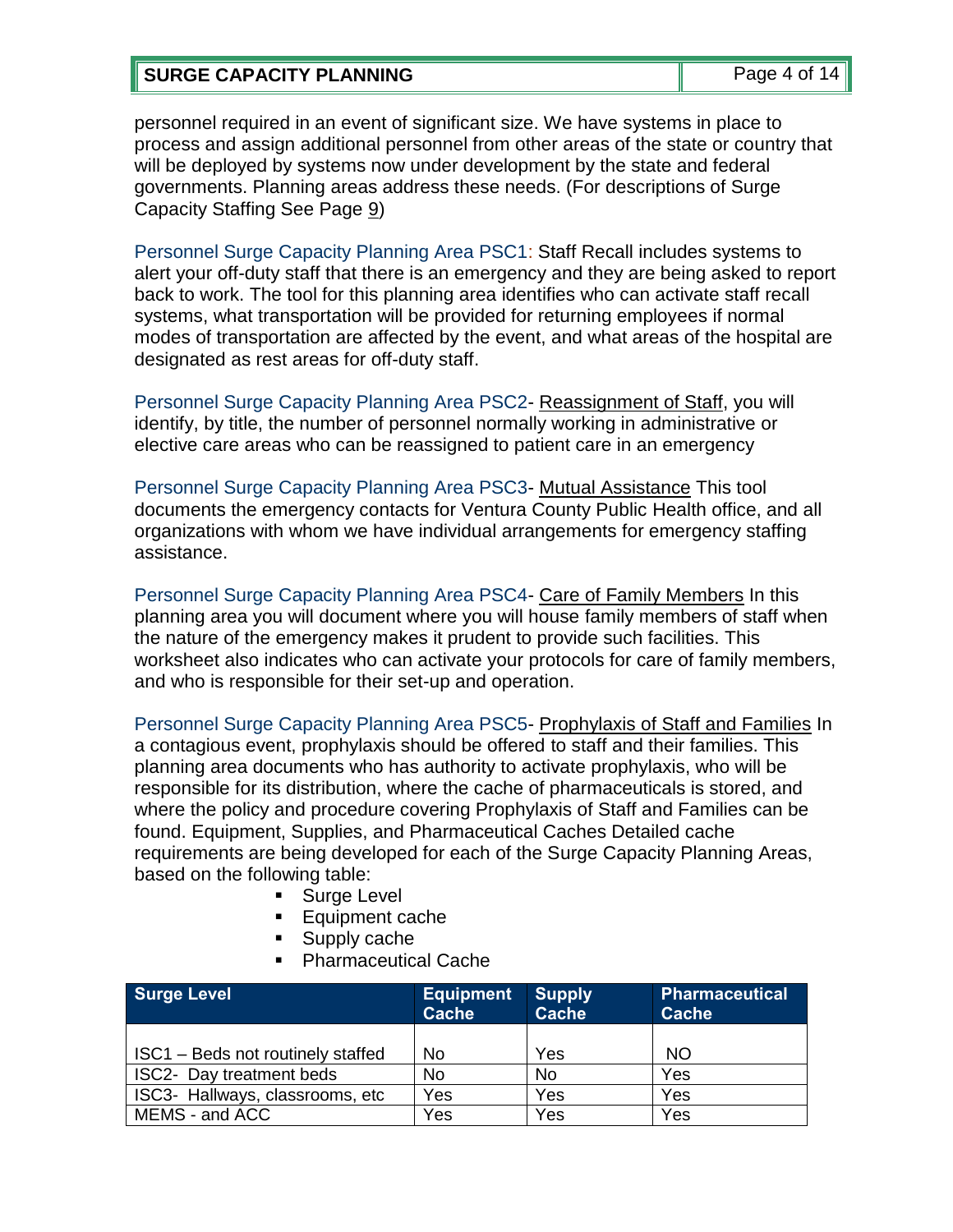The Equipment, Supplies, and Pharmaceutical Cache planning worksheets identify the content and location of caches for the following:

- .. Personal Protective Equipment (PPE) Planning Area Cache1
- .. Patient Care Equipment Planning Area Cache2
- .. Supplies Planning Area Cache3
- .. Pharmaceuticals (Patients and community) Planning Area Cache4 They also identify who can access the caches.

## **Other Patient Care Resources**

When the number of beds in a facility is increased, the capacity of ancillary departments supporting those beds must be surged also. Certain departments have special roles in health emergencies, especially if they involve bioterrorism. Planning worksheets document critical information on Laboratory (Planning Area PCR1).

## Development of External Surge Capacity –**Modular Emergency Medical System (MEMS)**

The Surge Category assignment determines the level of involvement each hospital will have in the planning and activation of MEMS facilities. These surge category assignments will be mapped against population (by the County) to determine whether the geographic distribution of these assignments is reasonable. Hospitals in all surge categories will be responsible for their Internal Surge Capacity Planning Areas.

## **EMERGENCY STAFFING POOL**

The Emergency Staffing Pool was developed to serve the following purposes:

- To formalize/document mutual assistance expectations (numbers of personnel)
- To staff temporary facilities with in–state personnel until outside assistance arrives.

The general concept is that each hospital will be assigned a specific number of personnel as their contribution to the pool, based on the number of licensed beds. As proposed, this emergency pool of personnel will be coordinated by Ventura County. The Emergency Staffing Pool will include the following types of personnel:

- $\triangleright$  RNs
- $\triangleright$  RTs
- $\triangleright$  CNAs
- **► Unit Coordinators**
- 
- $\triangleright$  Transporters  $\triangleright$  Doctors
- Case Manager
- $\triangleright$  Social Workers

> Housekeepers

Process:

- 1. When a facility requires mutual assistance in staffing their internal surge beds, they will notify Ventura County. The County will determine which facility in its area will activate their personnel contribution based on other factors deemed relevant.
- 2. If the County cannot fill the staffing need from the pool within its area, it will request assistance in reaching out to the other Counties. DHS will determine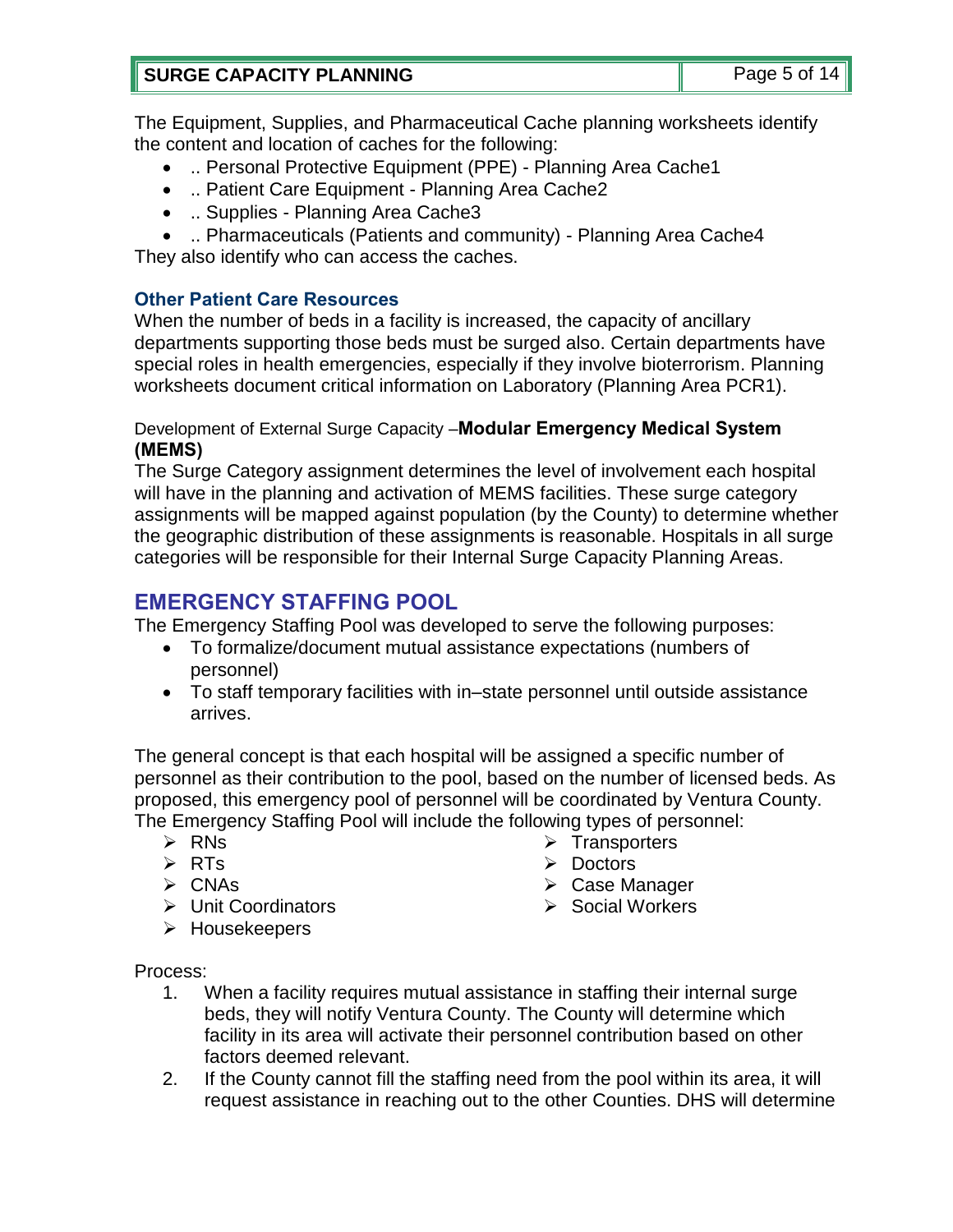## **SURGE CAPACITY PLANNING** Page 6 of 14

which counties will activate their emergency personnel pool based on the nature of the event, the area of impact, and any other factors deemed relevant.

3. When a MEMS facility is being activated, the supporting hospital will notify the County to activate the pool to provide staff for the facility. The County will notify DHS if resources are needed from out of its area.

Notes:

- $\Box$  For most events, only a small portion of the staffing pool will be needed.
- □ In general, the pool will NOT be activated immediately because local facilities in the community will need all their staff.
- □ The County Medical Director may request that the State Medical Director activate emergency staffing ratios so affected hospitals may stretch the number of personnel that they have to care for event patients.
- □ Ventura County may request that California Department of Health Services activate emergency staffing ratios for facilities who contribute staff to the emergency staffing pool so that they may stretch personnel assets to assist with staffing for the MEMS facilities until outside assistance arrives.

## **IV. SUBMITTED BY/RESOURCE PERSON**

Director Infection Prevention Nursing Administrative Supervisor Director Emergency Services Administrator on Call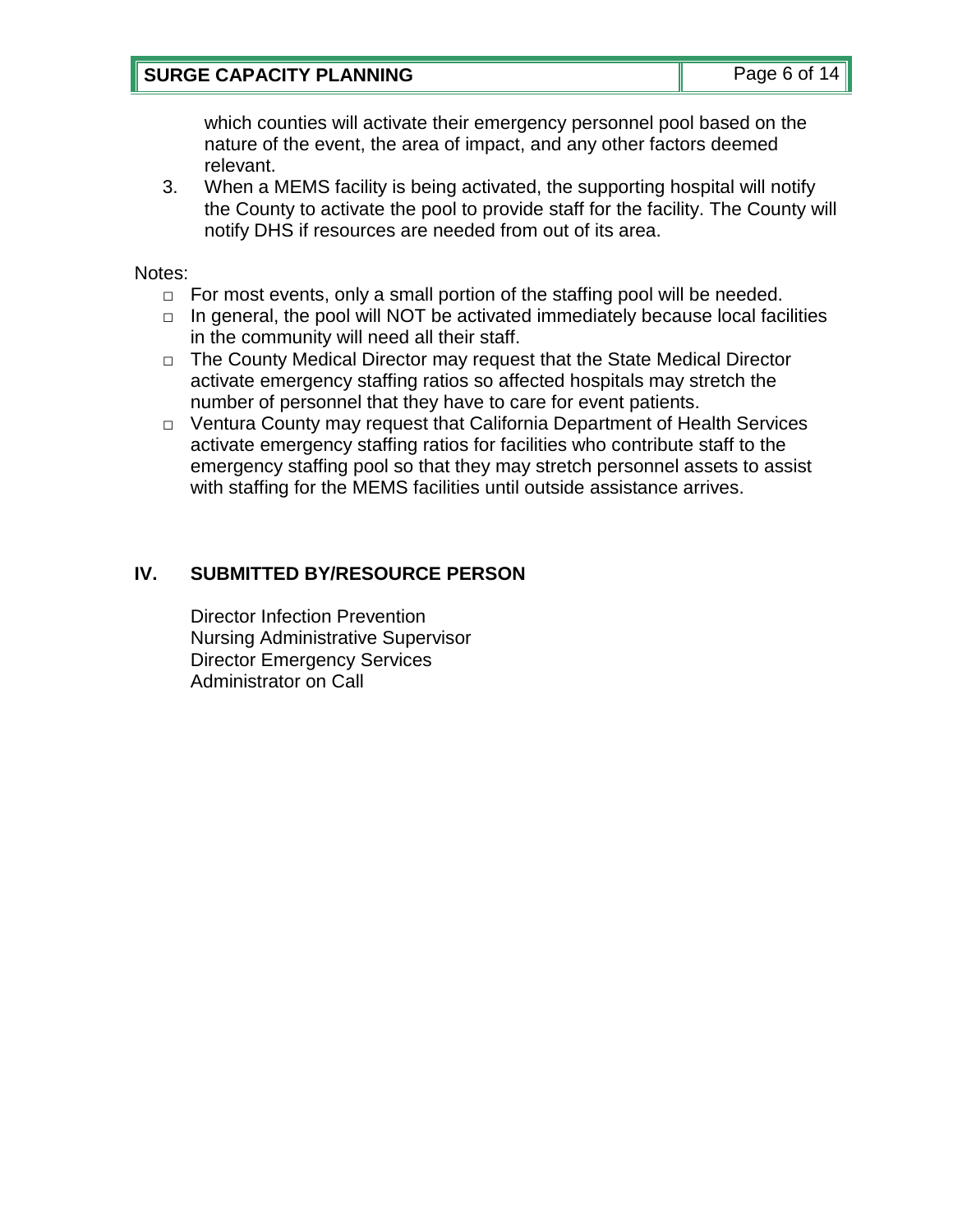Table 1

## **Contagious biological outbreak (naturally developing, e.g., Pandemic Flu, EBOLA, ZIKA,SARS)**

- There may be a heads up from overseas that flu cases are more severe, or that SARS cases are increasing;
- Patients will present at doctors' offices and Emergency Department(s) in higher numbers than usual; the volume of patients will build up over days or weeks;
- Initially hospitals will use ISC1 (Beds equipped, but not routinely staffed), and will call in additional staff from the hospitals' own rosters (PSC1); as the duration and scope of the event increase, hospitals will likely activate ISC3 surge capacity (Hallways and classrooms) to avoid an extended cancellation of elective procedures; mutual aid agreements will be used to staff these beds (PSC3).
- Because of the gradually developing volume of patients, it will become apparent that hospitals are being overwhelmed; Acute Care Centers (ACCs) will be activated when this recognition occurs;
- Most patients will be hospitalized for a relatively short period of time (7 to 12 days)
- The only difference between a naturally occurring outbreak and terrorist event is the pace with which it presents; in a bioterrorism event a large number of patients would present in a narrower time window than in a naturally occurring outbreak.

## **Trauma Event – (Explosion, Gunshots)**

- Traditional Disaster Plan scenario; a limited geographic area is affected, and a limited number of hospitals; the health care system returns to normal within 4 to 5 days
- (Possibly) Large numbers of victims per hour requiring immediate treatment;
- Most will present within 2-6 hours. All will present within 24 hours unless victims must be extricated from debris;
- Most will not be admitted; those that are admitted will be in areas documented by the ISC1 (Beds equipped but not routinely staffed), and ISC2 (Day treat and possibly ISC3 if there are very large numbers of patients
- Additional staff from the hospitals' own rosters will be called in (PSC1); staff normally involved in elective procedures will be re-assigned to care for victims (PSC2); activation mutual aid agreements (PSC3) may be necessary if there are large numbers of victims;
- ACCs would probably be activated only for an event that left a lot of victims who will take more than 24 hours to recover (e.g., burns caused by a small nuclear device). IS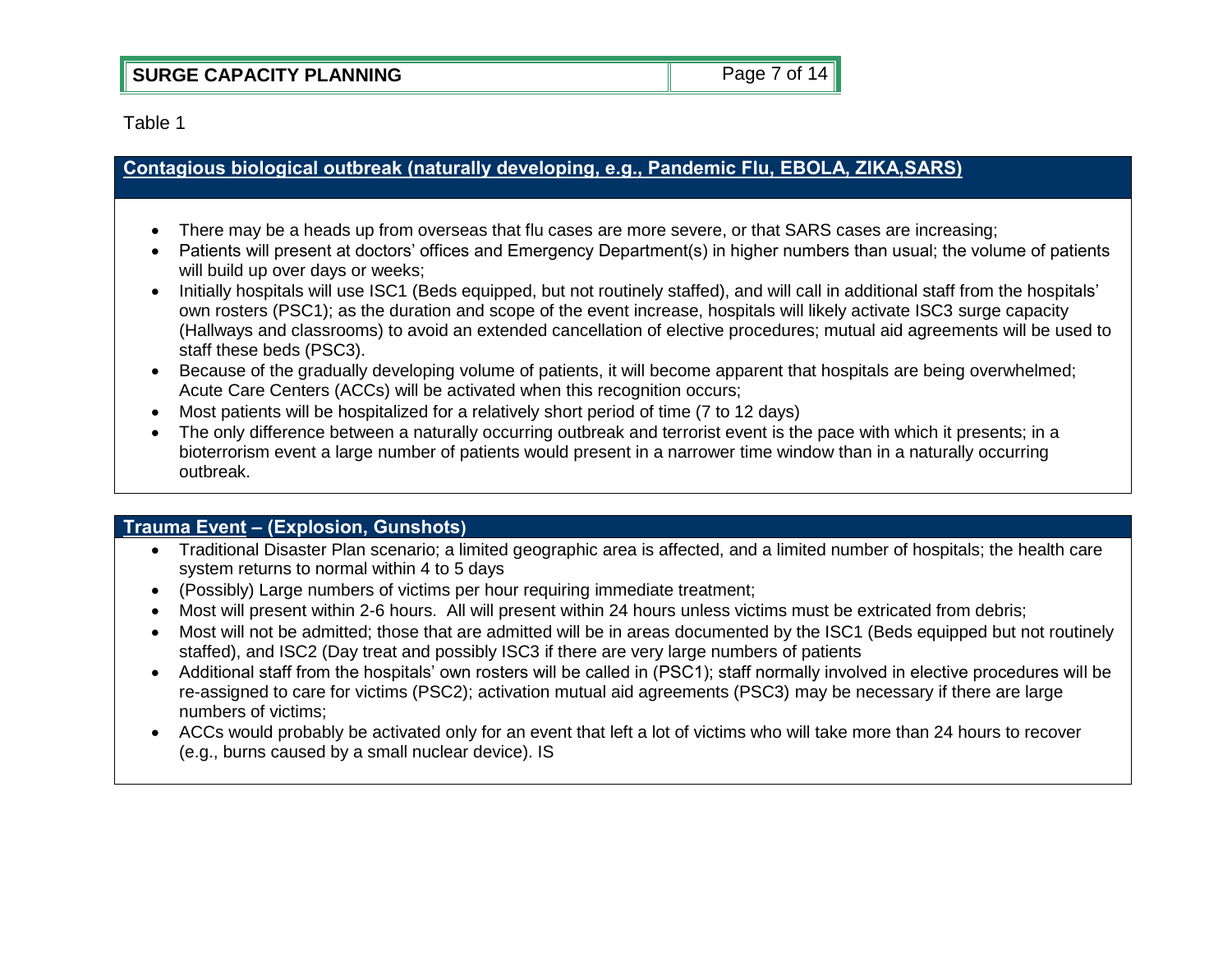## **Chemical Release (Terrorist attack, e.g., Sarin gas, Industrial Accident)**

- Traditional Disaster Plan scenario; a limited geographic area is affected, and a limited number of hospitals; the health care system returns to normal within 4 to 5 days
- (Possibly) Large numbers of victims present at Emergency Department(s) within minutes to hours requiring decontamination and immediate treatment;
- Most will present within 2 6 hours. All will present within 24 hours unless victims must be extricated from debris;
- Most victims will not be admitted; those that are admitted will be in ISC1 (Beds equipped but not routinely staffed), and ISC2 (Day treatment areas) planning tools, and possibly ISC3 if there are very large numbers of patients
- Additional staff from the hospitals' own rosters will be called in (PSC1); staff normally involved in elective procedures will be re-assigned to care for victims (PSC2); activation of mutual aid agreements (PSC3) may be necessary if there are large numbers of victims;
- ACCs would probably be activated only for an event that left a lot of victims who will take more than 24 hours to recover (e.g., burns caused by an agent such as mustard gas). ISC3 areas (e.g., hallways, and classrooms) would be activated until ACC could be set up.

## **Dirty Bomb, Conventional Bomb with Radioactive Materials**

- Starts as a traditional disaster plan scenario; a limited geographic area is affected, and a limited number of hospitals; the healthcare system returns to normal in 4-5 days
- (Possibly large numbers of victims present at Emergency Department(s) within minutes to hours requiring decontamination and immediate treatment; most will present within 2 – 6 hours.
- Most victims will not be admitted; those that are admitted will be in ISC1 (Beds equipped but not routinely staffed), and ISC2 (Day treatment areas) planning tools, and possibly ISC3 if there are very large numbers of victims
- Additional staff from the hospitals' own rosters will be called in (PSC1); staff normally involved in elective procedures will be re-assigned to care for victims (PSC2); activation of mutual aid agreements (PSC3) may be necessary if there a large number of victims
- Two to three weeks later (perhaps as long as 30 days) people who have inhaled radioactive material, will start to present in doctor's offices and EDs.
- By this time, MEMS facilities would probably be activated. Monitoring of the blast site would have determined that radiological materials were involved. There would be time to set up NEHCs in an area downwind of the blast to monitor those exposed. ACCs would be set up to manage those develop Radiation Sickness. If necessary, ISC3 areas (e.g., hallways and classrooms) would be activated until the ACC could be set up.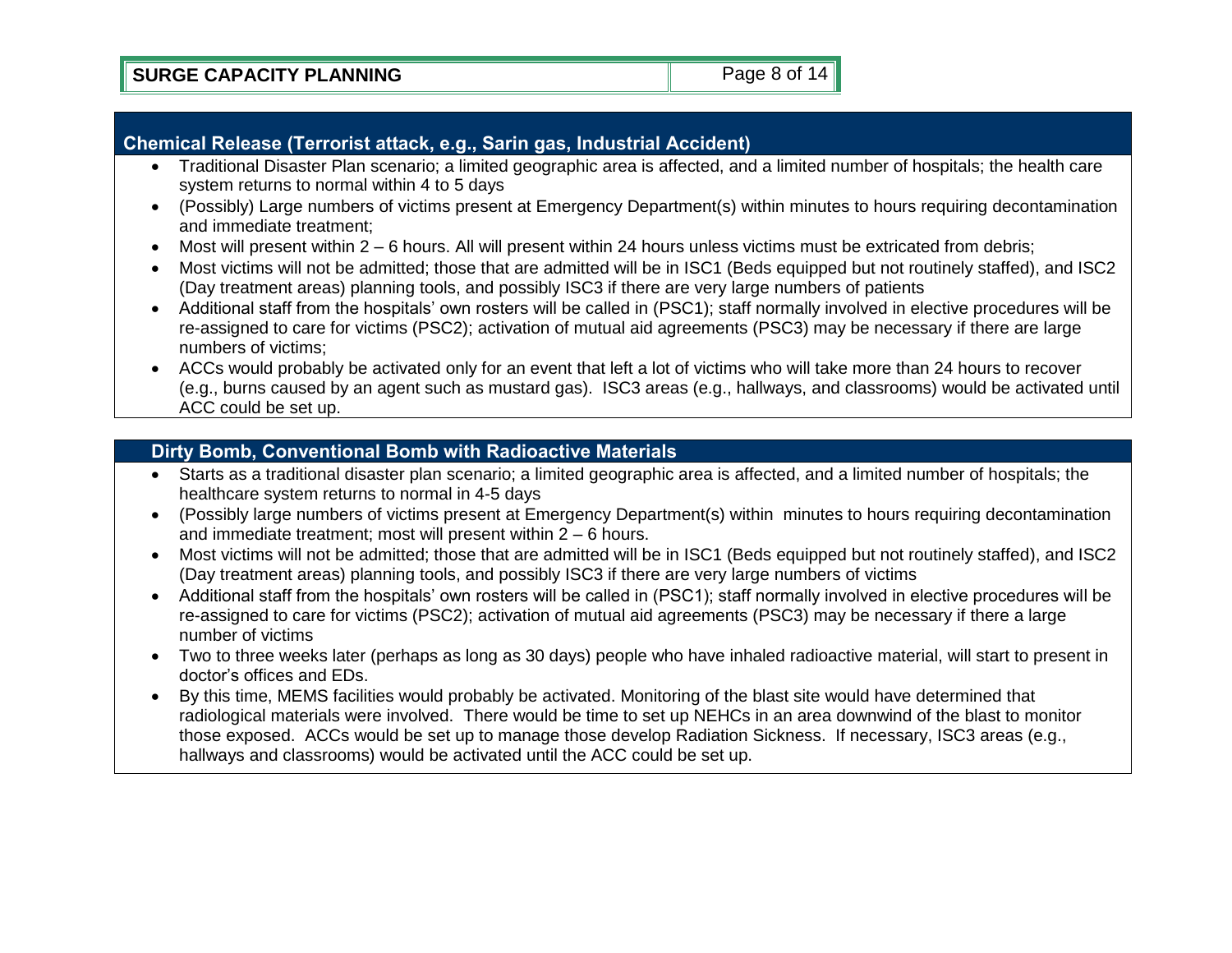## Table 2 Emergency Staffing Plan

| <b>Surge Capacity Planning Area</b>                                                                                                                                                             | <b>Staffing</b>                                                                                                                                                                                                                                                                                                                                                                                                                                                                                                                                           |
|-------------------------------------------------------------------------------------------------------------------------------------------------------------------------------------------------|-----------------------------------------------------------------------------------------------------------------------------------------------------------------------------------------------------------------------------------------------------------------------------------------------------------------------------------------------------------------------------------------------------------------------------------------------------------------------------------------------------------------------------------------------------------|
| Internal Surge Capacity Planning Area 1<br>(ISC1)<br>Inpatient beds that are equipped, but<br>ARE NOT routinely staffed.                                                                        | Each individual facility should be able to staff these beds within 24-hours in an emergency using<br>internal emergency staffing procedures, assisted by the following Hospital Tools:<br>> Personnel Surge Capacity Planning Area 1 (PSC1): Staff Recall<br>Personnel Surge Capacity Planning Area 2 (PSC2): Staff reassignment                                                                                                                                                                                                                          |
| Internal Surge Capacity Planning Area 2<br>(ISC2)<br>Day treatment beds and beds in special<br>service units such as Post Anesthesia<br>Care Units (PACU), Admit/Recovery<br>Units (ARUs), etc. | Each individual facility should be able to staff these beds within 24-hours in an emergency,<br>using internal emergency staffing procedures, assisted by the following Hospital Tools:<br>> Personnel Surge Capacity Planning Area 2 (PSC2): Staff Reassignment<br>> Personnel Surge Capacity Planning Area 1 (PSC1): Staff recall                                                                                                                                                                                                                       |
| Surge Capacity Planning Area 3 (ISC 3)<br>Beds, stretchers, or cots in hallways,<br>Classrooms, or other non-patient care areas.                                                                | Staffing for these beds will likely require outside assistance:<br>Personnel Surge Capacity Planning Area 3 (PSC 3) Mutual Assistance (See Hospital<br>➤<br>tools)<br>Regional Coordinating Hospital/Emergency Staffing pool (See RCH tools)<br>$\triangleright$<br>Depending on the size of the facility and its ISC1 and ISC2 staffing needs, some facilities may<br>be able to provide some staff for ISC 3beds using internal emergency staffing procedures.<br>(PSC1 and PSC2)<br>Staffing for these beds will require extensive outside assistance: |
| Mass Care Planning - Mod Medical System<br>(MEMS)<br>Acute Care Center (ACC)<br>➤<br>Neighborhood Emergency Help<br>➤<br>Center<br>Mini NEHC PSC2).<br>➤                                        | Personnel Surge Capacity Planning Area 3 (PSC3) Assistance.<br><b>Regional Coordinating Hospital</b><br>➤<br>• Emergency Staffing Pool<br><b>District EOC</b><br>≻<br>Local Medical Reserve Corps (MRC)<br>$\bullet$<br>DHS EOC<br>⋗<br>• Alert Systems<br>• Other Medical Reserve Corps (MRC)<br>• Disaster Medical Assistance Teams (DMAT)<br>• Metropolitan Medical Response Systems (MMRS)<br>• Civilian Emergency Response Teams (CERT)<br>• Other States                                                                                            |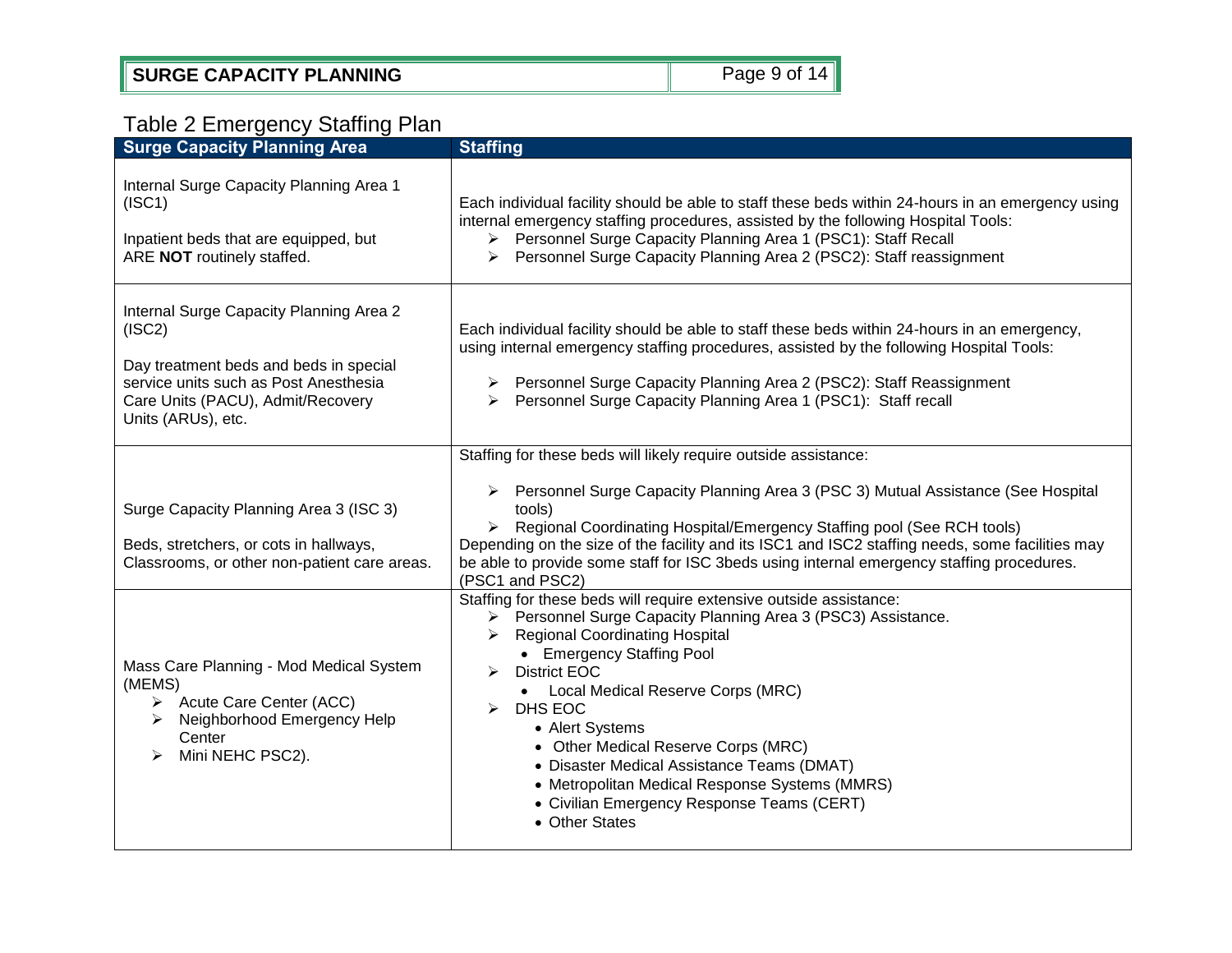| SURGE CAPACITY PLANNING | Page 10 of 14 |
|-------------------------|---------------|
|                         |               |

**ISC 2 tool**

| <b>LOS ROBLES HOSPITAL</b>                                                                                                                                                                      |                                                                                                                   |                                                                                            | <b>Total licensed</b><br>bed capacity:                                                                    |                                                                                                                                                                                                                  | 403                |        |          | Zip Code:<br>91360  |  |  |  |  |  |
|-------------------------------------------------------------------------------------------------------------------------------------------------------------------------------------------------|-------------------------------------------------------------------------------------------------------------------|--------------------------------------------------------------------------------------------|-----------------------------------------------------------------------------------------------------------|------------------------------------------------------------------------------------------------------------------------------------------------------------------------------------------------------------------|--------------------|--------|----------|---------------------|--|--|--|--|--|
|                                                                                                                                                                                                 | ISC2 (OPSU, PACU, CVOU, Sp Proc,) When you activate this level, notify Coordinating Hospital<br>and Public Health |                                                                                            |                                                                                                           |                                                                                                                                                                                                                  |                    |        |          |                     |  |  |  |  |  |
| Column 1                                                                                                                                                                                        | Column <sub>2</sub>                                                                                               | Column 3                                                                                   | Column 4                                                                                                  | 5                                                                                                                                                                                                                | Column Column<br>6 | Column | Column 8 | Column 10           |  |  |  |  |  |
| Total<br>number<br>for this<br>of beds<br>Location<br>you can<br>put in this<br>space                                                                                                           |                                                                                                                   | <b>Can the</b><br>ventilation<br>space be<br>isolated from<br>the rest of<br>the hospital? | <b>Can exhaust</b><br>from this<br>space be<br><b>HEPA filtered</b><br>before<br>release into<br>the air? | <b>Number of Additional Personnel</b><br><b>Required to Staff the Beds in</b><br>column 2 for each 24 hour period<br>(Assume 2 12-hour shifts per day)<br><b>RNs</b><br><b>LVNs</b><br><b>CNAs</b><br><b>RTs</b> |                    |        |          | <b>Last Updated</b> |  |  |  |  |  |
| <b>OPSU</b>                                                                                                                                                                                     |                                                                                                                   | Yes No                                                                                     | Yes No                                                                                                    |                                                                                                                                                                                                                  |                    |        |          |                     |  |  |  |  |  |
| <b>PACU</b>                                                                                                                                                                                     |                                                                                                                   | Yes No                                                                                     | Yes No                                                                                                    |                                                                                                                                                                                                                  |                    |        |          |                     |  |  |  |  |  |
| <b>CVOU</b>                                                                                                                                                                                     |                                                                                                                   | Yes No                                                                                     | Yes No                                                                                                    |                                                                                                                                                                                                                  |                    |        |          |                     |  |  |  |  |  |
| Special Procedures                                                                                                                                                                              |                                                                                                                   | Yes No                                                                                     | Yes No                                                                                                    |                                                                                                                                                                                                                  |                    |        |          |                     |  |  |  |  |  |
| <b>TOSH</b>                                                                                                                                                                                     |                                                                                                                   | Yes No                                                                                     | Yes No                                                                                                    |                                                                                                                                                                                                                  |                    |        |          |                     |  |  |  |  |  |
| <b>EAST CAMPUS</b>                                                                                                                                                                              |                                                                                                                   | Yes No                                                                                     | Yes No                                                                                                    |                                                                                                                                                                                                                  |                    |        |          |                     |  |  |  |  |  |
| <b>Total ISC2 Surge</b><br><b>Capacity</b>                                                                                                                                                      |                                                                                                                   |                                                                                            |                                                                                                           |                                                                                                                                                                                                                  |                    |        |          |                     |  |  |  |  |  |
| <b>Total ISC2 Internal Surge</b><br><b>Isolation Bed Capacity:</b>                                                                                                                              |                                                                                                                   |                                                                                            |                                                                                                           |                                                                                                                                                                                                                  |                    |        |          |                     |  |  |  |  |  |
| Please indicate how many beds, gurneys, stretchers, or<br>cots you have that are not normally in use that could be<br>used to equip other areas as inpatient surge capacity in<br>an emergency. |                                                                                                                   |                                                                                            |                                                                                                           |                                                                                                                                                                                                                  |                    |        |          |                     |  |  |  |  |  |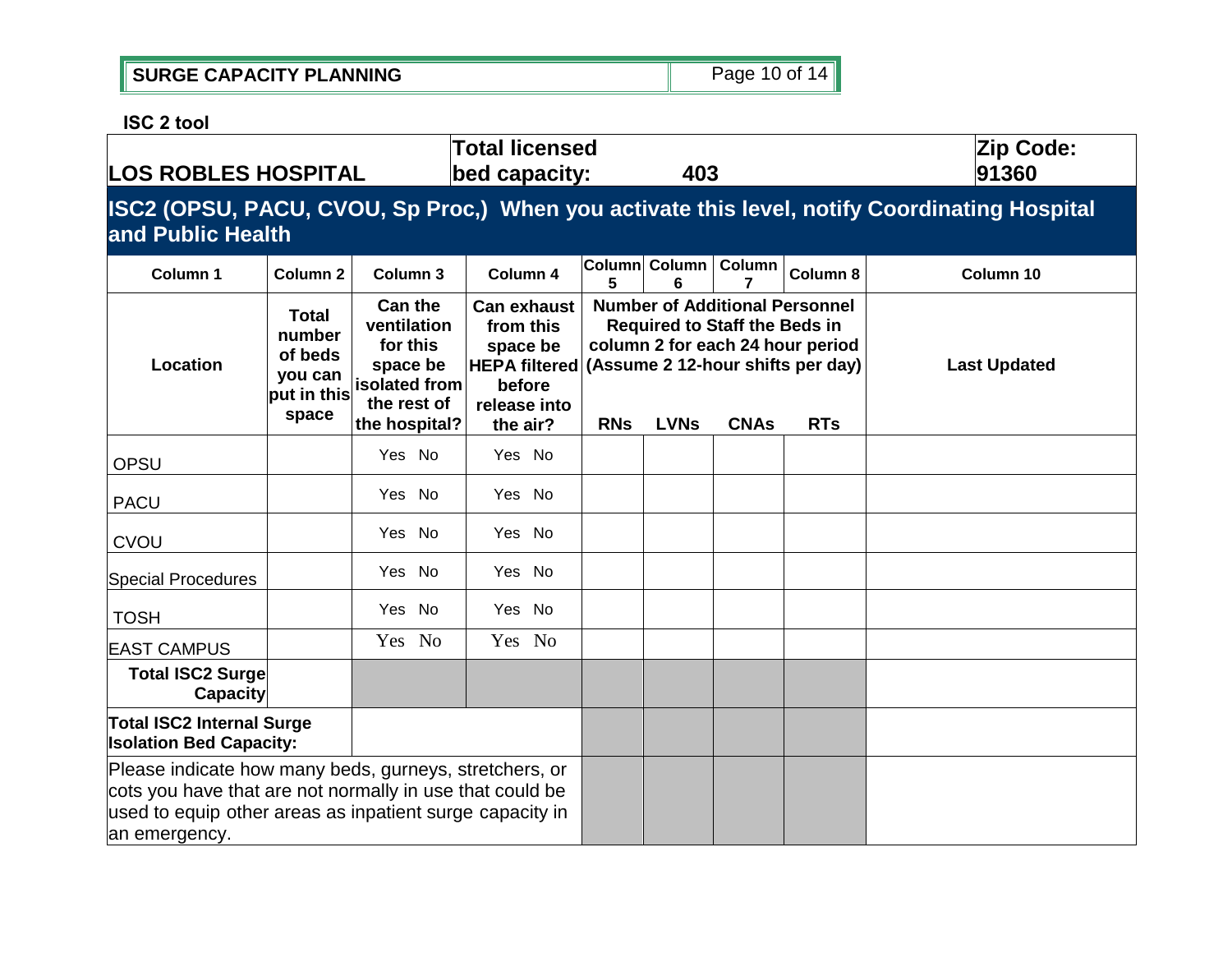| <b>SURGE CAPACITY PLANNING</b> | Page 11 of 14 |
|--------------------------------|---------------|
|--------------------------------|---------------|

#### **ISC 3 Tool LOS ROBLES HOSPITAL Total licensed bed capacity: 403 ISC3 (Hallways, classrooms, etc.) If you activate this procedure, notify your Coordinating Hospital and Public Health. Column Column Column Column Column Column Column Column Column Column Column Column Column Column Column 1 2 3 8 9 10 11 12 14 15 4 5 6 7 13** Approx. sq footage **Approx. sq footage** Emergency Power **Emergency Power Kitchen/ Cafeteria Capacity per Fire Kitchen/ Cafeteria Air Conditioning** Capacity per Fire<br>Marshal Telephone Lines **Air Conditioning Telephone Lines Dutside Access Outside Access Location Electricity (classroom, Lighting Showers Parking Toilets Water Heat hallways, single pt. room when capacity can be increased)** Yes NoYes NoYes No Yes NoYes NoYes No Classroom 1 Yes NoYes NoYes NoYes NoYes NoYes No Classroom 2 Yes NolYes NolYes NolYes NolYes No Classroom 3 Yes No Yes No Yes No Yes No Yes No OP Lab Registration | Yes No<sup>Yes</sup> No<sup>Yes</sup> No<sup>Yes</sup> No<sup>Yes</sup> No<sup>Yes</sup> No<sup>Yes</sup> No Yes NoYes NoYes NoYes NoYes NoYes No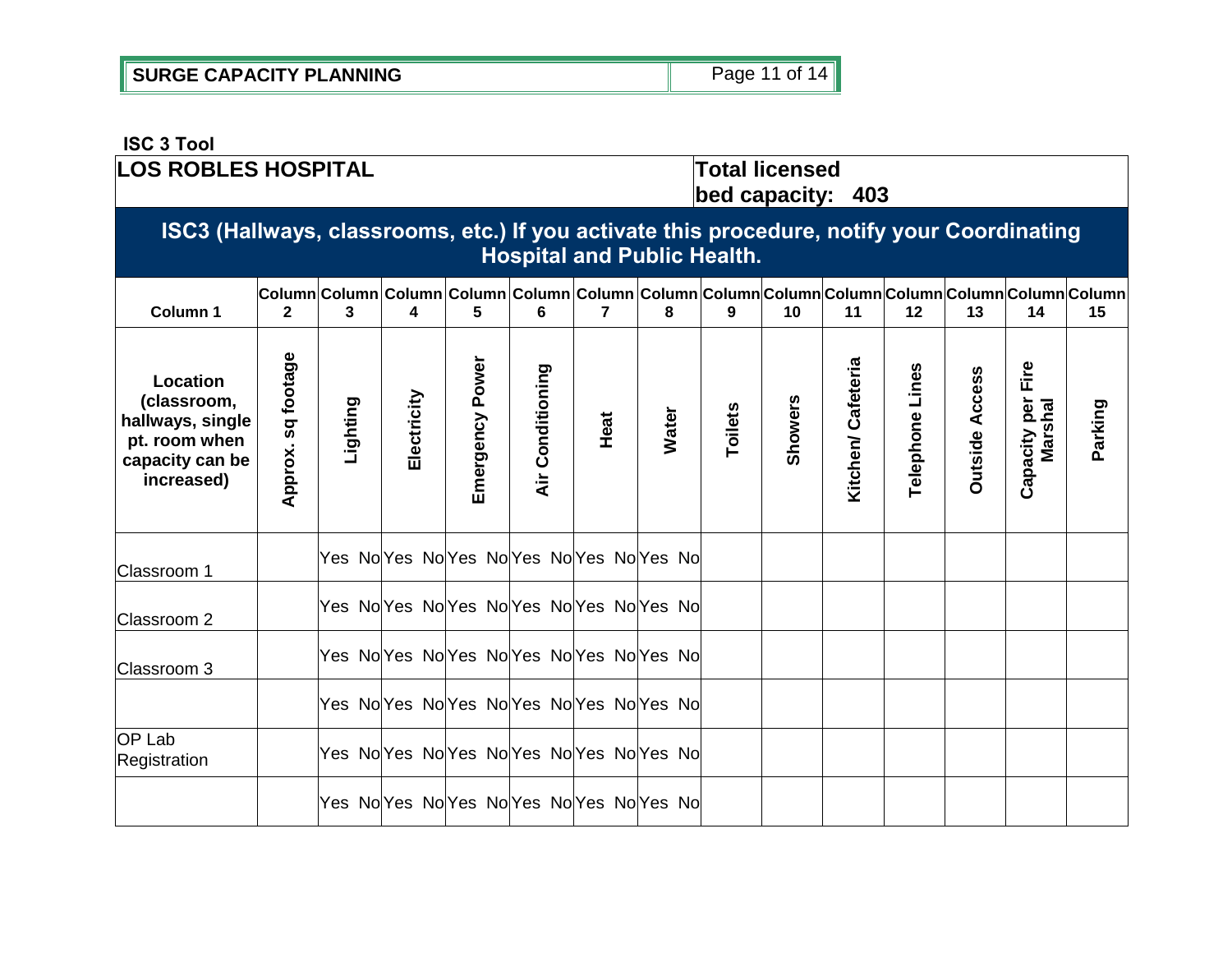# **SURGE CAPACITY PLANNING** Page 12 of 14

|                                                                                                                                                                                                                                        |                                                                                                                   |  |  |  |  |  |  |  | Yes NolYes NolYes NolYes NolYes NolYes Nol |  |  |  |  |
|----------------------------------------------------------------------------------------------------------------------------------------------------------------------------------------------------------------------------------------|-------------------------------------------------------------------------------------------------------------------|--|--|--|--|--|--|--|--------------------------------------------|--|--|--|--|
|                                                                                                                                                                                                                                        |                                                                                                                   |  |  |  |  |  |  |  | Yes NoYes NoYes NoYes NoYes NoYes NoYes No |  |  |  |  |
|                                                                                                                                                                                                                                        |                                                                                                                   |  |  |  |  |  |  |  | Yes NolYes NolYes NolYes NolYes NolYes Nol |  |  |  |  |
|                                                                                                                                                                                                                                        |                                                                                                                   |  |  |  |  |  |  |  |                                            |  |  |  |  |
| Column 1 - List each area within in your hospital where you could put beds, stretchers, or cots in an emergency. Then fill out the<br>remaining information about each one of those areas as indicated in the column $2 - 8$ headings. |                                                                                                                   |  |  |  |  |  |  |  |                                            |  |  |  |  |
| Column 9 – 13: Enter one of the following indicators: $W =$ Within the space; A = Adjacent to the space; C = Close to the space                                                                                                        |                                                                                                                   |  |  |  |  |  |  |  |                                            |  |  |  |  |
| Column 14 – Enter the number of individuals this space can hold, as determined by the Fire Marshal                                                                                                                                     |                                                                                                                   |  |  |  |  |  |  |  |                                            |  |  |  |  |
|                                                                                                                                                                                                                                        | Column 15 - Indicate the approximate distance to the parking that would be designated for those using this space. |  |  |  |  |  |  |  |                                            |  |  |  |  |
| Column 16 – For any additional information you feel is necessary or useful.                                                                                                                                                            |                                                                                                                   |  |  |  |  |  |  |  |                                            |  |  |  |  |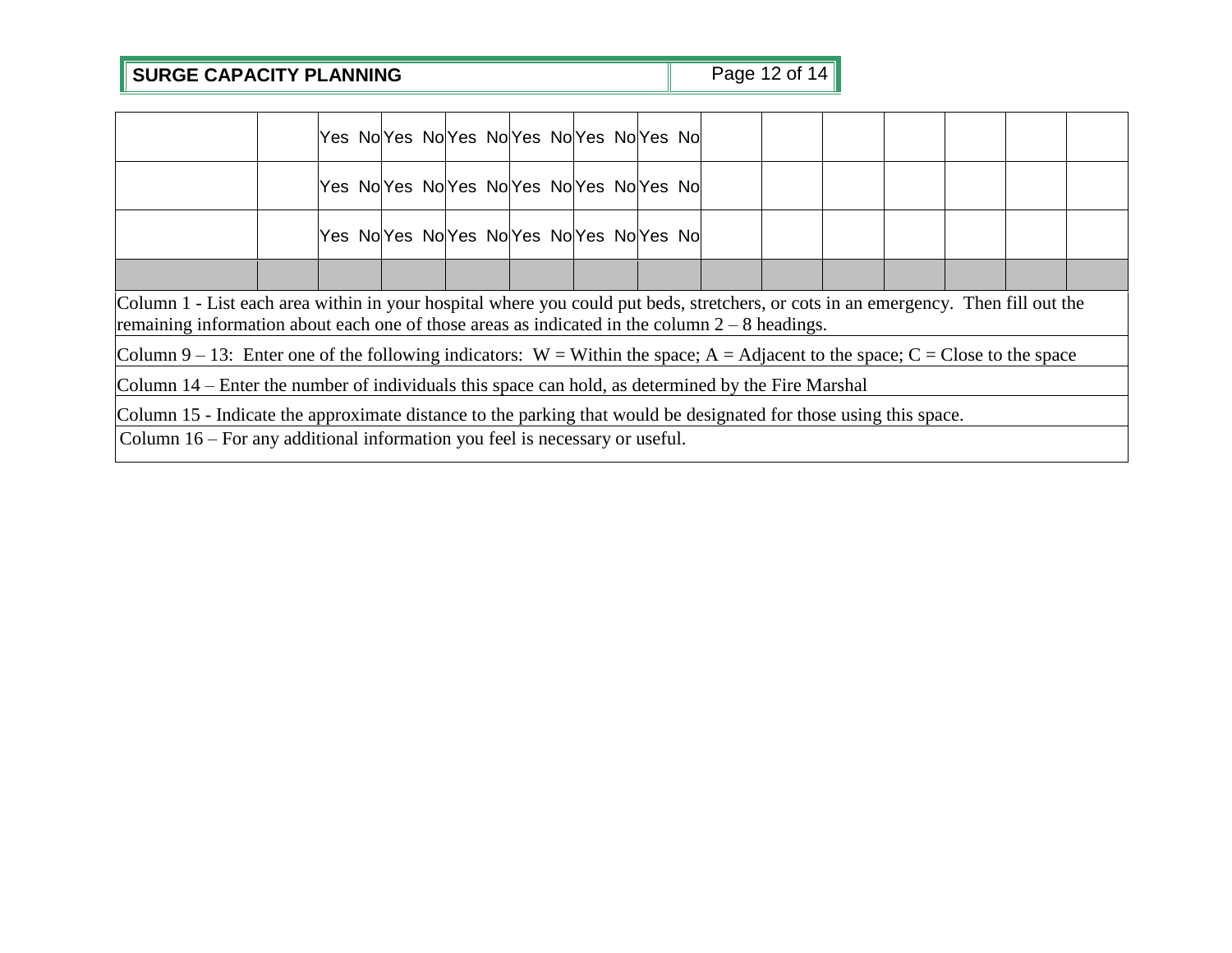|  | SURGE CAPACITY PLANNING | Page 13 of 14 |
|--|-------------------------|---------------|
|--|-------------------------|---------------|

**Summary Tool for Patient Capacity**

|             |                                                                           | <b>LOS ROBLES HOSPITAL</b>                   |                                |                                                     | <b>Total licensed bed</b>      | capacity:                                    | 265                                                    | Zip Code:   91360              |                                    |  |  |  |  |
|-------------|---------------------------------------------------------------------------|----------------------------------------------|--------------------------------|-----------------------------------------------------|--------------------------------|----------------------------------------------|--------------------------------------------------------|--------------------------------|------------------------------------|--|--|--|--|
|             | <b>Internal Surge Patient Capacity Summary by Unit</b>                    |                                              |                                |                                                     |                                |                                              |                                                        |                                |                                    |  |  |  |  |
| Column 1    | Column 2                                                                  | Column 3                                     | Column 4                       | Column 5                                            | Column 6                       | Column 7                                     | Column 8                                               | Column 9                       | Column 10                          |  |  |  |  |
|             | <b>Total Current Staffed Bed</b><br><b>Planning Area ISC1</b><br>Capacity |                                              |                                |                                                     | <b>Planning Area ISC2</b>      |                                              |                                                        |                                | <b>Planning Area ISC3</b>          |  |  |  |  |
| <b>Unit</b> | <b>Total Number</b><br>of Beds                                            | Number of<br><b>Isolation</b><br><b>Beds</b> | <b>Total Number</b><br>of Beds | <b>Number of</b><br><b>Isolation</b><br><b>Beds</b> | <b>Total Number</b><br>of Beds | Number of<br><b>Isolation</b><br><b>Beds</b> | Number of<br><b>Potential</b><br><b>Isolation Beds</b> | <b>Total Number</b><br>of Beds | Number of<br><b>Isolation Beds</b> |  |  |  |  |
|             |                                                                           |                                              |                                |                                                     |                                |                                              |                                                        |                                |                                    |  |  |  |  |
|             |                                                                           |                                              |                                |                                                     |                                |                                              |                                                        |                                |                                    |  |  |  |  |
|             |                                                                           |                                              |                                |                                                     |                                |                                              |                                                        |                                |                                    |  |  |  |  |
|             |                                                                           |                                              |                                |                                                     |                                |                                              |                                                        |                                |                                    |  |  |  |  |
|             |                                                                           |                                              |                                |                                                     |                                |                                              |                                                        |                                |                                    |  |  |  |  |
|             |                                                                           |                                              |                                |                                                     |                                |                                              |                                                        |                                |                                    |  |  |  |  |
|             |                                                                           |                                              |                                |                                                     |                                |                                              |                                                        |                                |                                    |  |  |  |  |
|             |                                                                           |                                              |                                |                                                     |                                |                                              |                                                        |                                |                                    |  |  |  |  |
|             |                                                                           |                                              |                                |                                                     |                                |                                              |                                                        |                                |                                    |  |  |  |  |
|             |                                                                           |                                              |                                |                                                     |                                |                                              |                                                        |                                |                                    |  |  |  |  |
|             |                                                                           |                                              |                                |                                                     |                                |                                              |                                                        |                                |                                    |  |  |  |  |